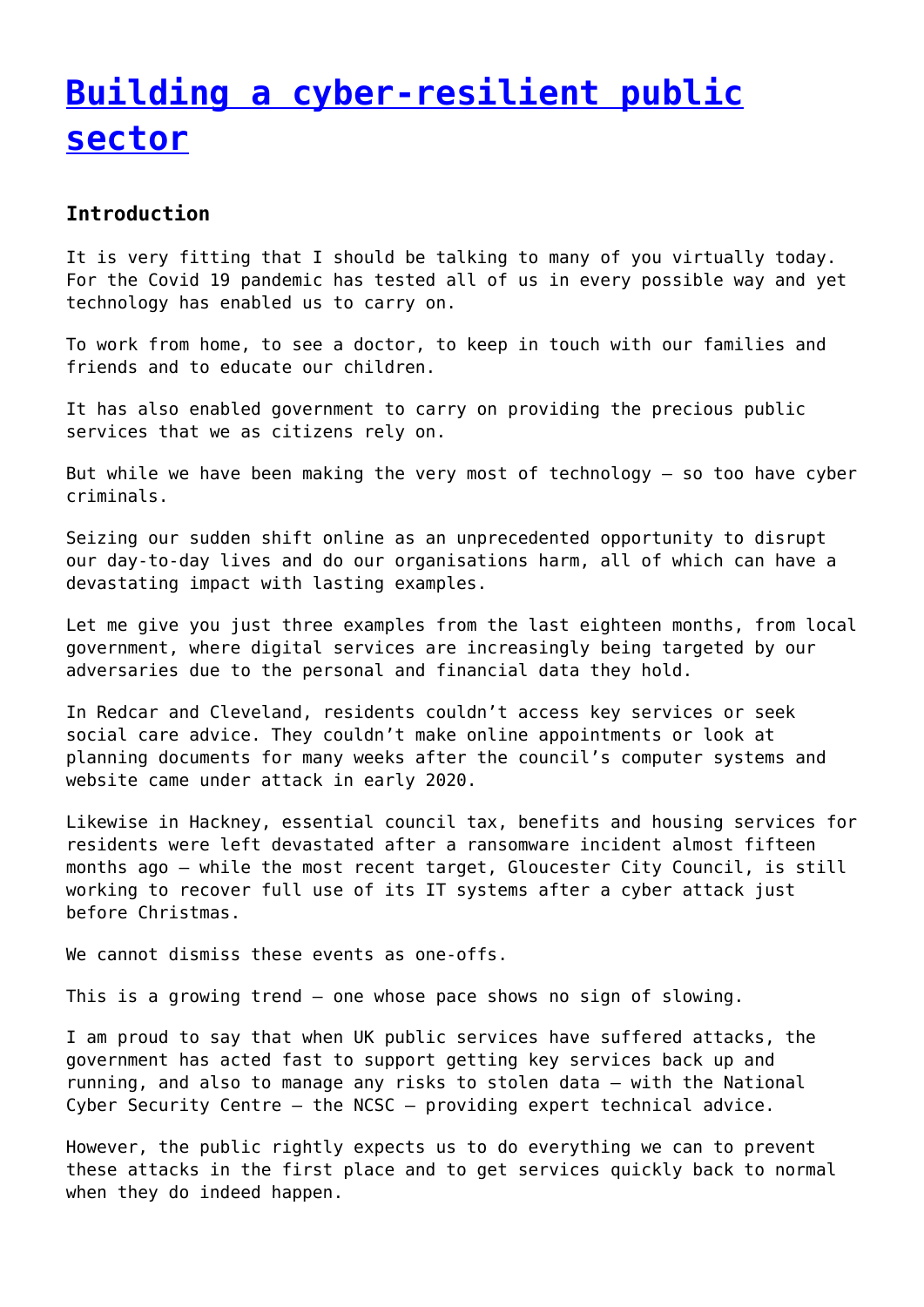It isn't just local authorities that are affected.

We have repeatedly warned the public about the rapid rise in consumer-focused scams by professional predators.

Businesses and retailers, too, are on our adversaries hit-lists. Just in December, three hundred Spar grocery stores in the north of England were affected by a computer and IT outage.

And as if to prove the hackers' total lack of scruple, an attack last year on the Irish health system meant people had to wait for cancer treatment and Xrays.

Indeed globally, we have seen the impact on our allies, including the US government, following the compromise of Solarwinds' network management software in 2020.

And we have witnessed, too, the destabilising effects on public confidence in Ukraine following recent cyber attacks on its government infrastructure.

So my priority now – having taken over this critically important brief as lead government minister for cyber – is to ensure that the UK government, at all levels, is much more resilient to cyber attacks.

### **Delivering change through the Government Cyber Security Strategy**

That is why the first ever Government Cyber Security Strategy – which I am delighted to be launching today – is so important.

If we are to continue to prevent our public services coming under pressure and to protect them from the harmful consequences of cyber attacks, we need to act.

The Strategy has a very clear vision.

Our core government functions, from the delivery of public services, to the operation of National Security apparatus, must be more resilient than ever before to cyber attacks.

And we are setting out the clear aim for government's critical functions to be significantly hardened to cyber attack by 2025.

This aim accounts for all public service organisations – including across local government, and the health and education sectors – which in many cases are starting from a very low level of maturity.

Achieving our aim is essential. Not only to protect government functions and public services but also to realise the ambitions set out in the Integrated Review and the National Cyber Strategy

It will also help cement the UK as a democratic and responsible 'Cyber Power'.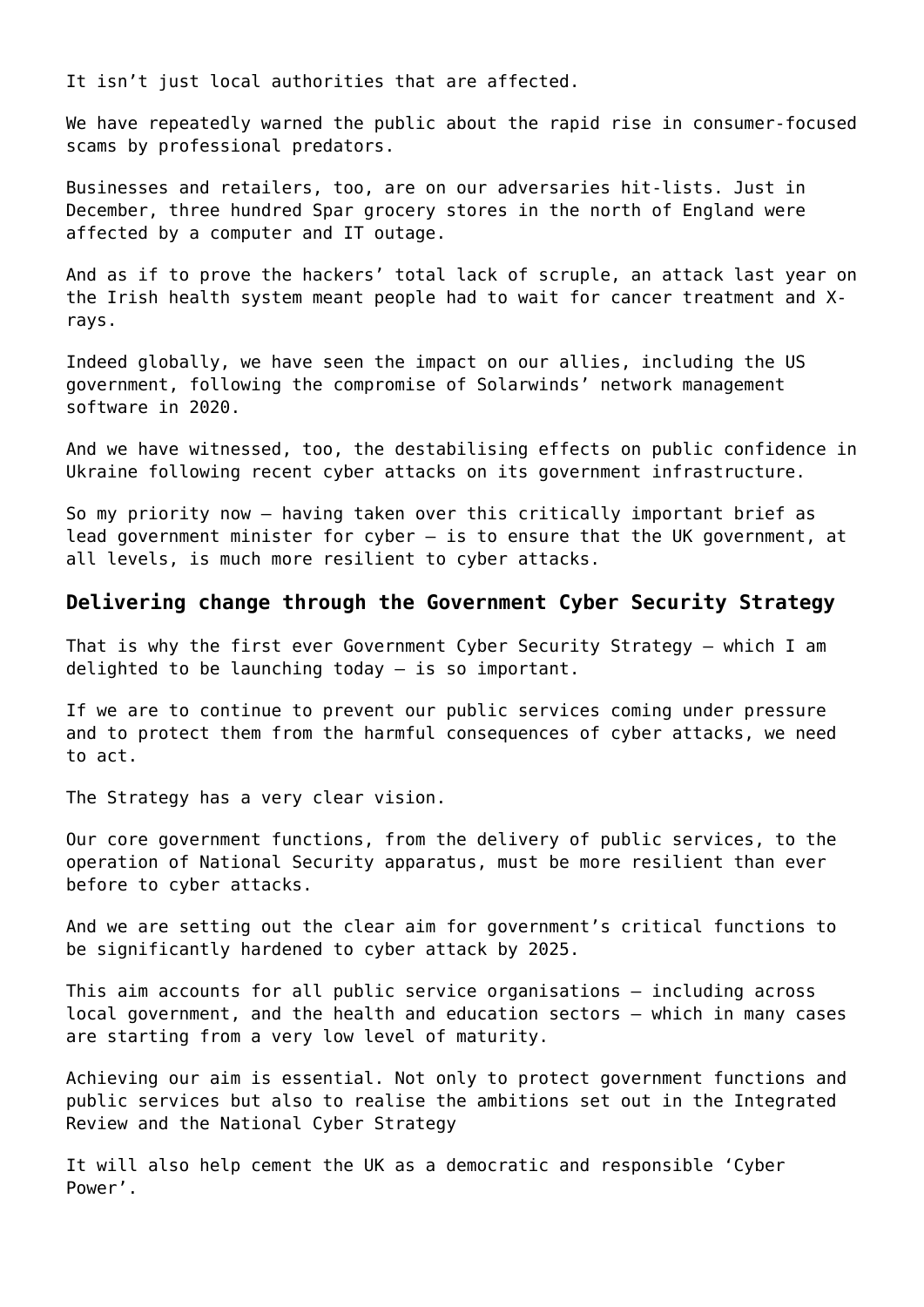Only by ensuring that cyber attacks neither disrupt our core functions, nor erode vital trust and public confidence can we use the full potential of cyber as a lever to protect and promote our interests in a world that is being fundamentally and rapidly reshaped by technology.

The Government Cyber Security Strategy will deliver this in two fundamental ways.

First, by building organisational cyber resilience in a way that allows government organisations to understand the risks and threats they face, and indeed then to manage them.

To do this we will adopt the NCSC's Cyber Assessment Framework for the whole of government, as the foundation of a new, detailed and comprehensive assurance regime, backed up by independent assessment.

And from this we will emerge not with a generic sketch of government cyber defences but a properly objective picture of our collective strengths and weaknesses –

And far from being an additional layer of bureaucracy and compliance, the new assurance regime will be an early warning system for all government organisations.

By the very nature of their activities, some of these organisations regularly face more sustained, determined, and well-resourced attacks on them.

And we all have a vested interest in getting their protection right.

So – as the second fundamental element of the Government Cyber Security Strategy – we are going to 'Defend as One'.

Ensuring that government presents a defensive force more powerful than the sum of its parts.

At the moment, considerable talent and capability is spread over a range of government organisations – and is not always harnessed to best effect.

Our new Government Cyber Coordination Centre, or GCCC, will transform how we use cyber security data – by facilitating threat and vulnerability management at scale, and fostering partnerships across the public sector and the Union – to rapidly identify, investigate and coordinate responses to incidents.

This joint venture between the Government Security Group, the Central Digital and Data Office and the NCSC, – is intended to underpin our long-term ambitions for cyber security, and ensure that our efforts are better coordinated.

#### **Investment in cyber resilience**

The significance of the cyber security challenges we face is reflected in the funding we as a government are making available to tackle them.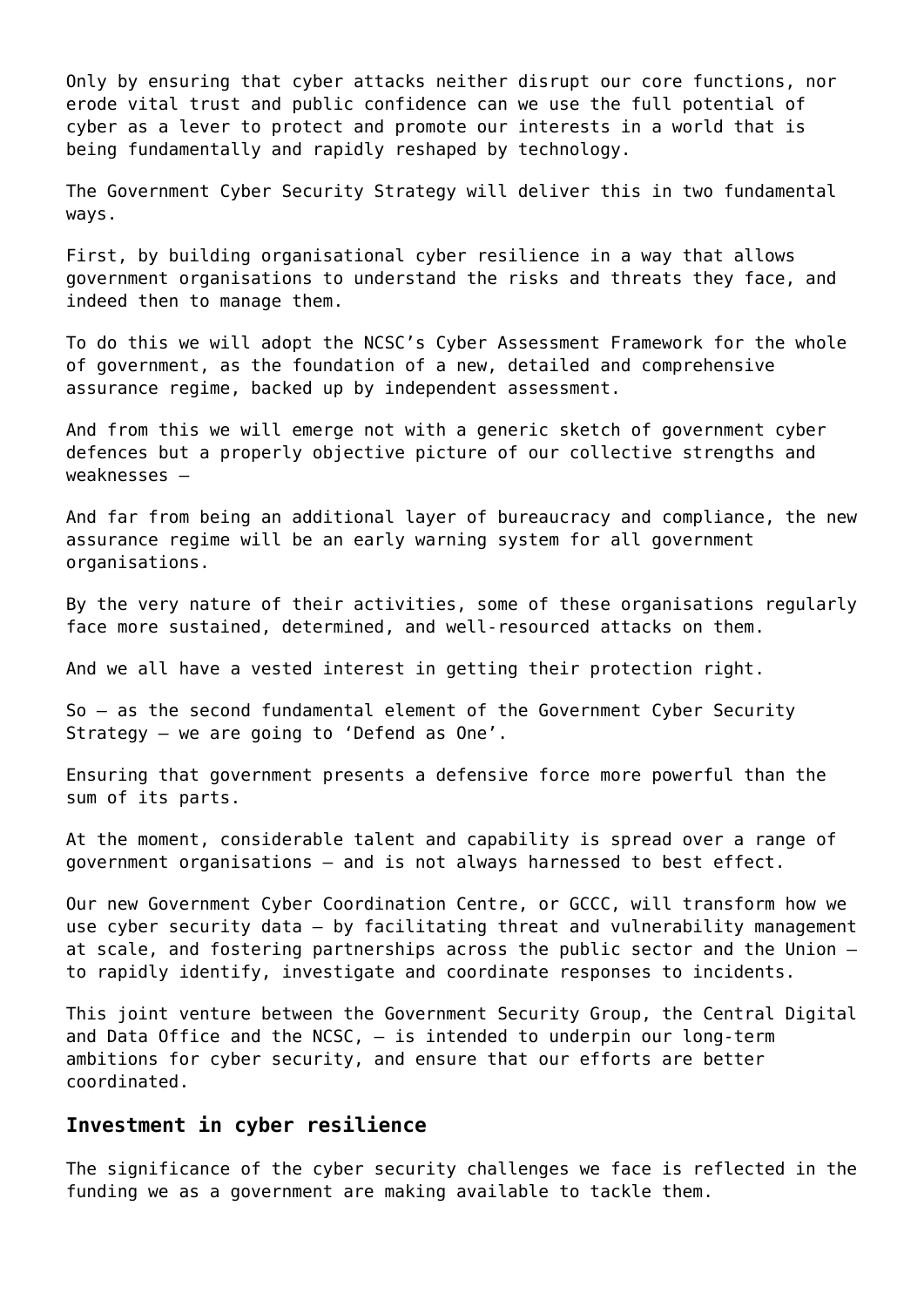The government is investing  $f2.6$  billion in cyber over the next three years  $$ significantly more than the £1.9bn that was committed in the last National Cyber Strategy, with a particular emphasis on improving the government's own cyber security.

This includes over £85m to tackle the challenges facing councils, helping them build their cyber resilience and protect vital services and data.

And we will continue to invest in government's cyber resilience, prioritising by risk to ensure that our most critical functions and services are protected.

#### **Developing leadership and skills**

I'd like to give particular focus to the importance of people and culture in making this a reality.

Strong leadership is crucial to success.

And I welcome the strong emphasis public sector leaders are placing on cyber security as a catalyst and enabler for UK digital transformation.

Indeed for my own part, one of my top priorities will be promoting government cyber resilience and driving forward the implementation of this strategy across government.

I look forward to working with the Prime Minister and my Ministerial colleagues, who I know are very supportive of this agenda.

Technical experts are also, of course, crucial to building 'secure by design' government infrastructure. But we also need sufficient skills and knowledge beyond the specialised technical roles, alongside the 'softer skills' they will need for management roles later in their careers.

From 2022, we will have 130 cyber apprentices across 21 government departments, and we are going to carry on building on this great foundation.

And the new Cyber Fast Stream will begin to produce leaders as part of the Autumn 2022 cohort – a generation with the technical expertise to bring the Cyber Strategy off the printed page and into practice.

Even so, there is much more to do.

Because government cannot address the skills challenge alone.

As I set out in the National Cyber Strategy, we will need a whole-of-society approach to equip Britain with the skills it needs to prosper in a digital age.

This afternoon I'm off to Ada, the National College for Digital Skills, to see the fantastic work they are doing to equip young people  $-$  I'm having a go myself – with Computer Science and STEM skills and expertise.